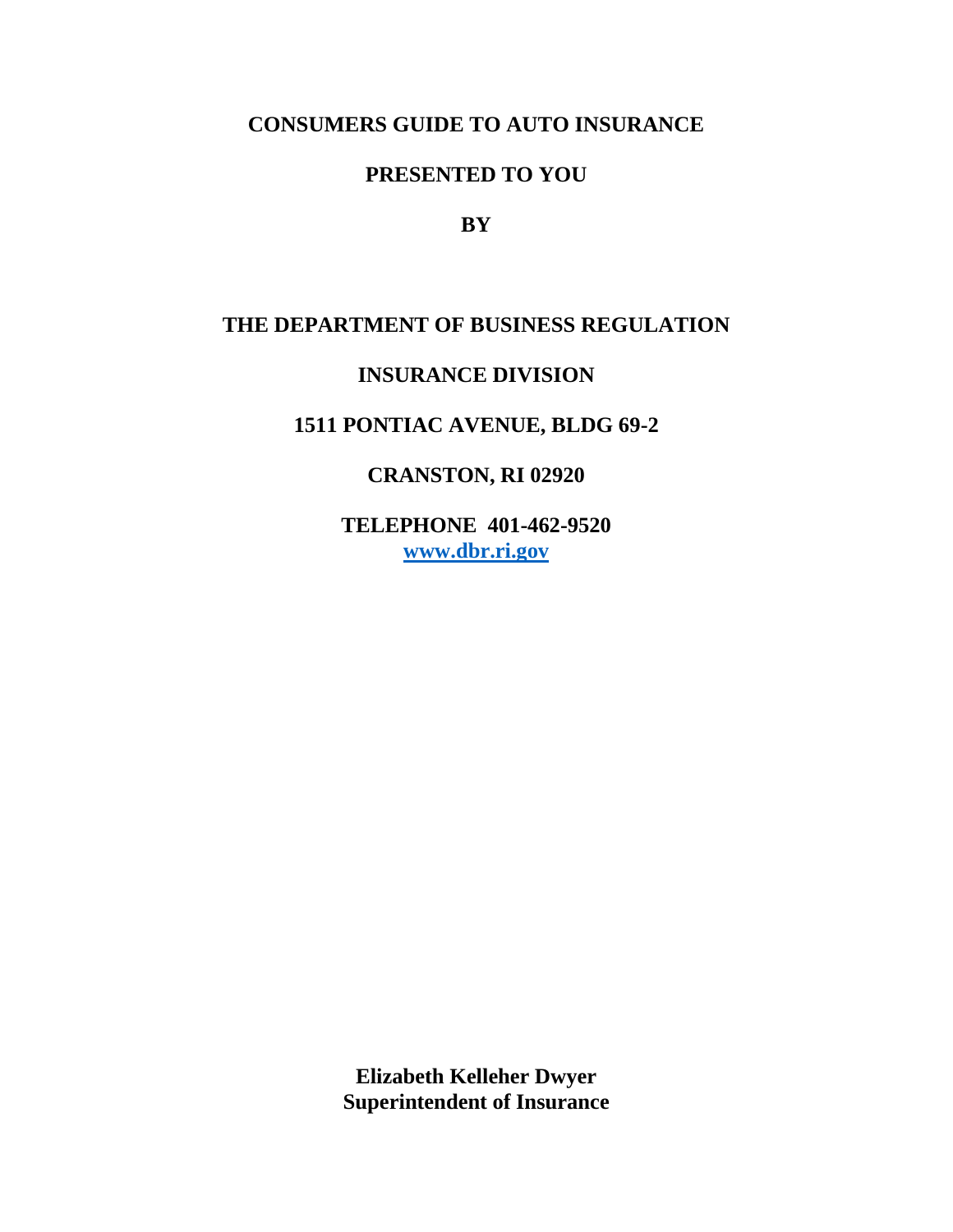# **TABLE OF CONTENTS**

| What is meant by underwriting and how is it accomplished1     |
|---------------------------------------------------------------|
| How are rates and premium charges determined in Rhode Island1 |
|                                                               |
| What discounts are used in determining final premium cost3    |
|                                                               |
|                                                               |
|                                                               |
|                                                               |
|                                                               |
|                                                               |
|                                                               |
|                                                               |
|                                                               |
|                                                               |
|                                                               |
| What to Do if You are in an Automobile Accident9              |
|                                                               |
|                                                               |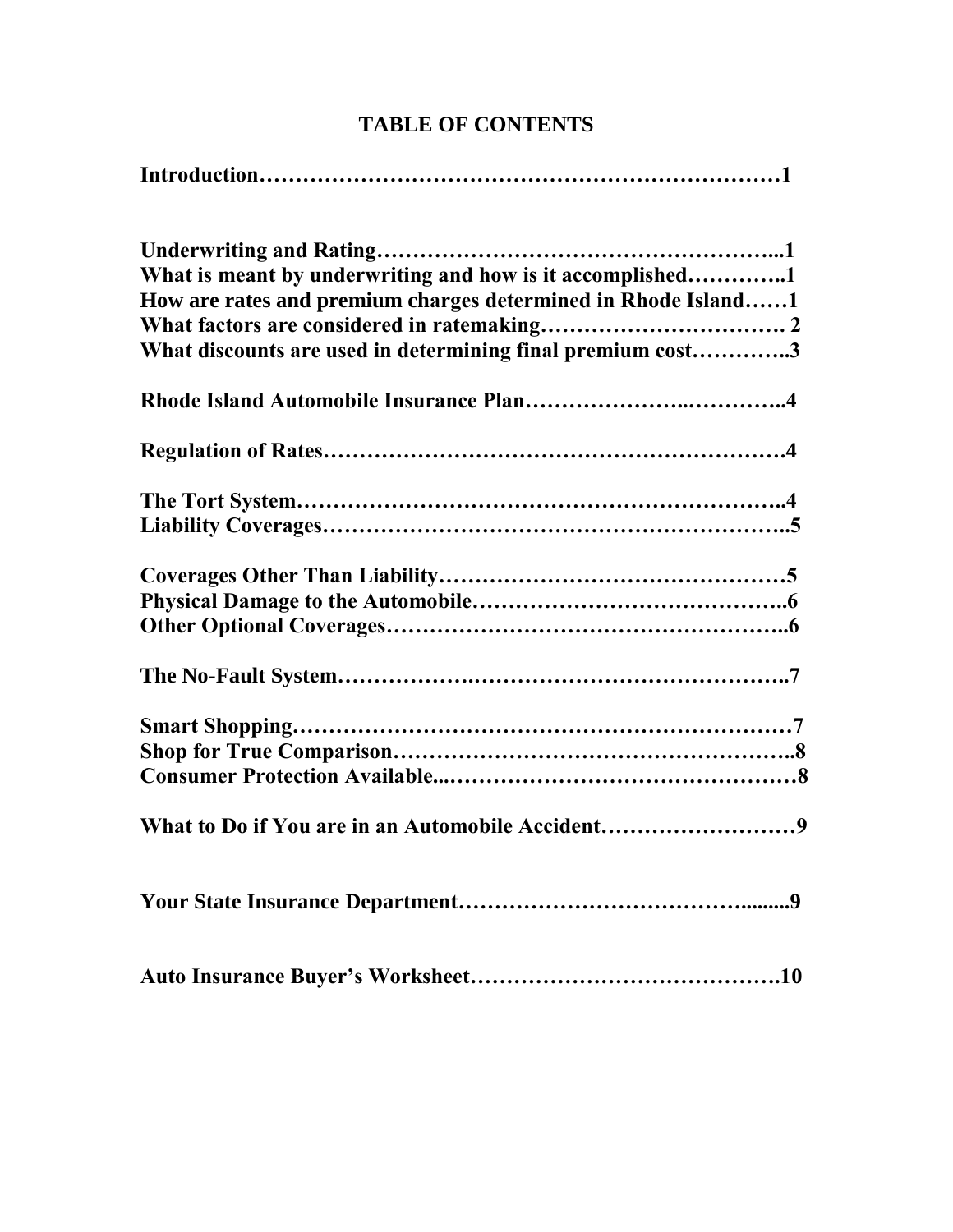## **Introduction**

Auto insurance is an expensive purchase for most Americans, and is especially expensive for Rhode Islanders. Yet consumers rarely comparison-shop for auto insurance as they might for other products and services. Auto insurance companies vary substantially both in price and service to policyholders, so it pays to shop around and compare different insurance companies. This guide to buying auto insurance was developed to help you become a more knowledgeable policyholder and to get the combination of price and service best suited to your needs. It provides information on how to shop for coverage and how insurance premiums are determined. You will also find an Auto Insurance Buyer's Worksheet in the guide to help you compare premium prices among insurers.

## **Underwriting and Rating**

Both underwriting and rating determine the price you must pay for auto insurance.

#### **What is meant by underwriting and how is it accomplished?**

The purpose of the process called "underwriting" is to determine whether the risk presented will be accepted, denied, or limited. In other words, the underwriter decides whether the insurance company will write an auto policy for an applicant based on the facts given on the application form.

When applying for insurance, you are asked a series of questions for the purpose of assessing the likelihood of your presenting a claim or having a loss. You are asked about your driving record and certain personal characteristics which will influence the rate you will be charged. Some of these characteristics, such as age and gender, are beyond your control. Others can be controlled, but since they relate directly to lifestyle or income, you may find it difficult, such as the place where you live or how you use your automobile(s). A third set of characteristics is highly controllable – the make and model of the car(s) you drive or the limits and coverages you choose to buy, for example.

What does this information tell an insurance underwriter? From prior claim data, insurers know that certain characteristics are indicators of possible loss: married persons tend to have fewer claims than those who are unmarried, people who drive their car to work have more claims than people who drive only for pleasure, to cite a few examples.

When submitting an application, all facts about the risk must be revealed. If, at a later date, it is found that pertinent information has been withheld or overlooked, the company has the right to withdraw its acceptance or modify the premium charges. In certain circumstances it may deny coverage of a claim.

Once the underwriter determines the risk as presented is acceptable, the next step is to determine what rate will be charged.

#### **How are rates and premium charges determined in Rhode Island?**

No individual has a rate that is his, exclusively. Applicants are grouped with others who have similar risk characteristics and the entire group pays the same premium. For example, if you own one car and use it to drive to and from work, you will be in a different group from someone who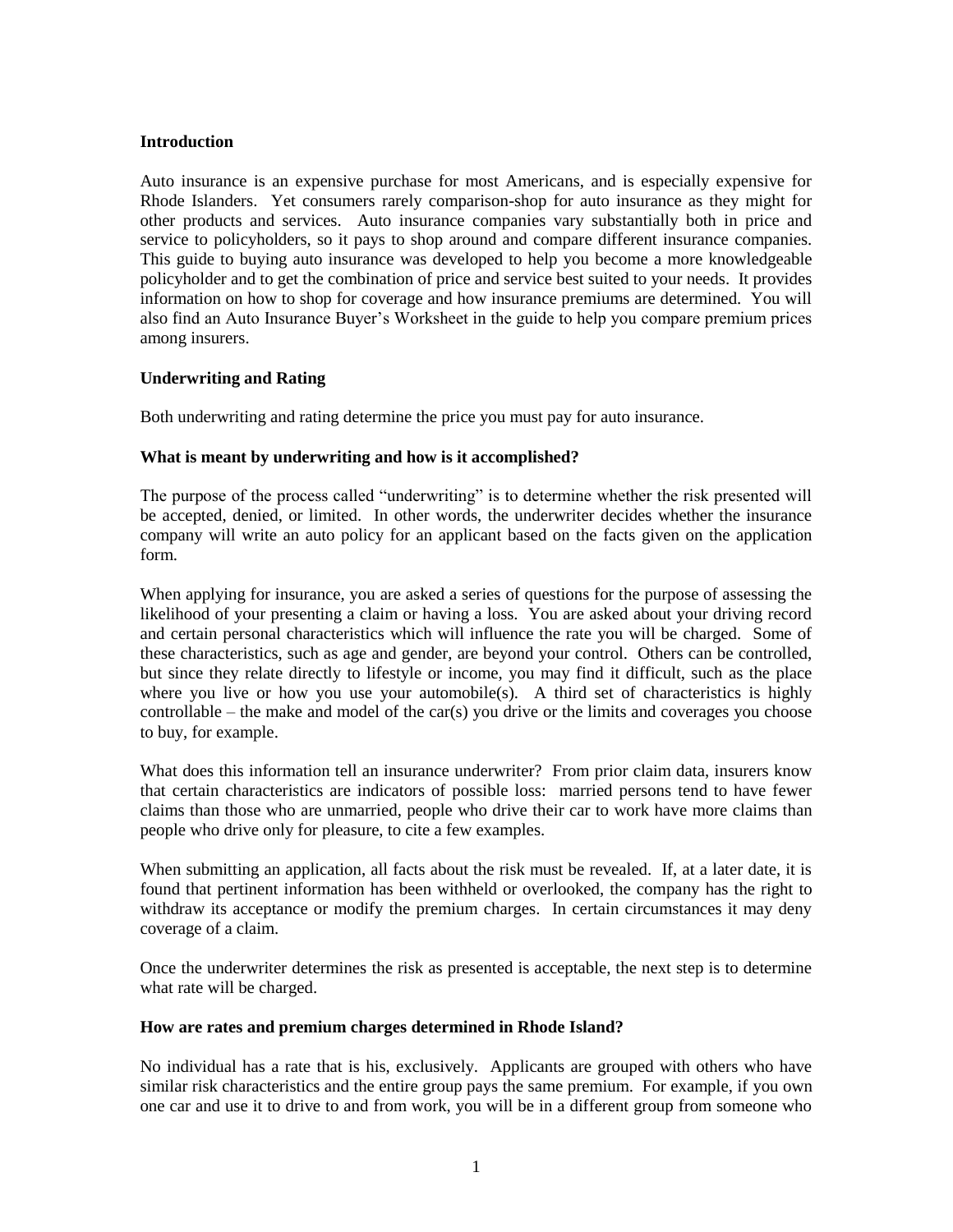owns more than one car or one who drives his car only for pleasure. Those who present the least risks will be charged the lowest premium while those who present the higher risk will be charged more, according to their particular risk characteristics.

## **What factors are considered in ratemaking?**

The characteristics with which the underwriter was concerned are now considered, as rating of your automobile policy takes place. While each company has its own rating system, there are many similarities. Some of the commonly asked questions and their relationship to loss history include the following:

1. **Driving Record**. You will be asked about accidents and traffic violations incurred by any driver to be covered by the policy during the preceding three (3) years. Drivers with previous violations or at-fault accidents are considered to be a higher risk and may be charged a higher rate.

**NOTE**: Most companies will insist on rating the policy for all members of the household who have a driver's license and are not currently insured.

- *2.* **Territory**. The place where you garage your automobile and, therefore, do most of your driving is important in the rating process. Experience shows that more losses and accidents happen in urban areas than in rural ones. There are many reasons for this: more cars and drivers per square mile create a condition where more collisions take place. At the same time there is a higher incidence of theft and vandalism, as well as other crimes such as drunk driving, hit and run, and arson.
- 3. **Gender and Age**. Statistics show males have more accidents than females and that a higher number of accidents arise from some age groups than from others.
- *4.* **Marital status**. Claim statistics show a lower rate of auto insurance claims among married policyholders.
- *5.* **Prior insurance coverage**. Your new insurance company wants to know about your relationship with your previous company – if you were canceled or not renewed, for instance.
- *6.* **Use of vehicle**. How often and how far you drive the vehicle being insured is important as more frequent use means more opportunity to become involved in an accident.
- *7.* **Type of coverage and limits of liability chosen**. The more coverage you purchase, the higher the premium will be.
- *8.* **Make and model of vehicle**. The type and value of the care you drive directly affects the premium you pay for physical damage coverages. A make or model of car that has a history of a high number of claims for theft or vandalism or high repair costs due to body construction will carry a higher premium than the less expensive auto.
- 9. **Credit Scoring***.* Insurers may use credit history for underwriting and rating purposes in accordance with RI laws. Statistics show a correlation exists between credit history and claim frequency.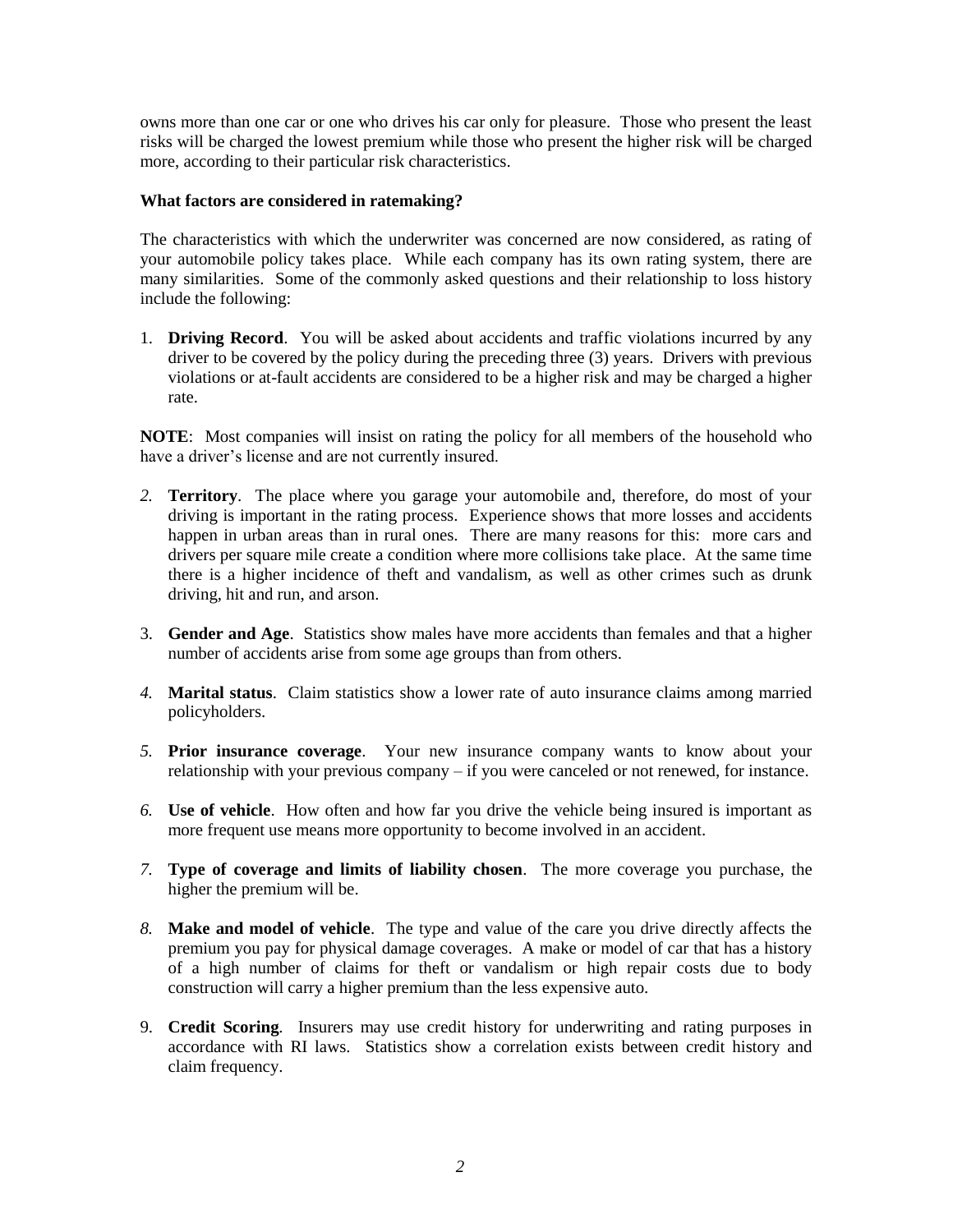**NOTE**: Premiums for liability typically do not vary with the type of auto being insured as that coverage pays for damage to another person or his property, should you be at fault in an accident.

The single greatest influence on the rating process is claim frequency. This does not mean how many times you, individually, have made a claim, although that will have an additional effect. Claim frequency measures how often claims occur within a group relative to the number of policies in that group. Persons sharing characteristics with a group having high claims experience are charged more than if associated with a group having lower claim experience. The data used to show claim experience is gathered from the actual claims, which took place – not "dreamed up" by insurance company personnel. The presentation of this data to the state Insurance Department is necessary whenever a company desires to change its rates and is closely checked by the state's actuaries.

## **What discounts are used in determining final premium cost?**

Discounts may be allowed by the company you chose for any or all of the following:

- 1. **Multiple vehicles on the same policy**. This discount is offered to consumers who insure more than one car with the same insurance company. Statistics show that individuals and families that insure more than one car have better than average claim experience.
- 2. **Driver Education courses**. A discount is given to younger and older drivers who can prove completion of a certified driver-training course.
- 3. **Good Student**. Students who earn a B average or better tend to be more responsible drivers and may be eligible for this discount.
- 4. **Safety devices**. Certain safety devices can result in lower cost by preventing accidents or limiting their severity. Discounts may be available for air bags, automatic seat belts and antilock brakes. Proof that your car is equipped with these items must be shown.
- 5. **Low mileage**. The fewer miles you drive, the less chance you have of being involved in an accident. Some companies offer discounts for drivers who participate in car pools or drive to and from work on a limited basis.
- 6. **Good driver/renewal discount**. Drivers with a good driving record are given discounts by most companies as are those who renew their policy with the same insurer.
- 7. **Auto/Home package**. Some insurers offer a discount on one or both policies if an individual buys both homeowners and auto coverage from them.
- 8. **Anti-theft devices**. The installation of devices or systems that deter theft or vandalism may also qualify you for a policy discount. Again, proof of installation is required.
- 9. **Dividends**. While dividends are not discounts, they do serve to lower premiums. Some insurers offer dividends to policyholders if the sale of auto insurance is profitable for them. These are declared and paid after the policy period has expired and, in some cases, may be applied directly to the following year's premium.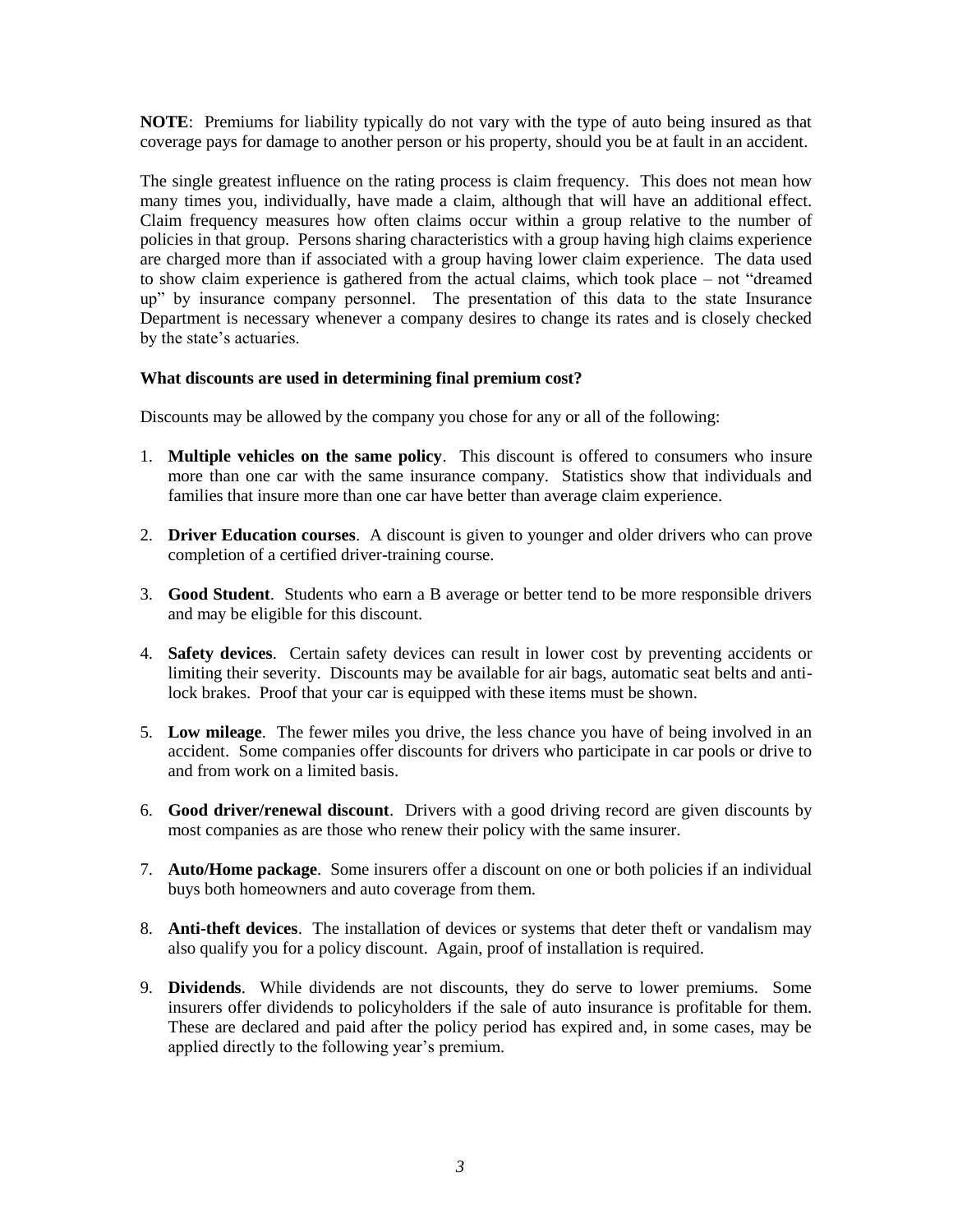#### **Rhode Island Automobile Insurance Plan**

This plan is more commonly referred to as the "Assigned Risk Pool". Insureds who try to get coverage from a regular insurer and are refused are placed in this pool. Most insurers refuse coverage because the insured does not meet their underwriting guidelines discussed previously. Under the terms of the Assigned Risk Pool, insurers are required to "take you out" of the Plan after one year if you have a three (3) year satisfactory driving record. The notice you receive authorizes you to switch to your Plan insurer's regular coverage, which is usually substantially less expensive. You now have three options: one, to ask your current agent to find coverage for you with an insurer the agent represents, two, to go back in the Plan, or three, to directly contact the insurer the Plan has assigned to "take you out". There is a potential problem: if your agent is not affiliated with the insurer assigned to "take you out" of the Plan, the agent receives no commission and loses you as a client for auto insurance if you exercise your "take out" rights. You should be aware that agents who cannot place you with an insurer they represent may state that they have no alternative but to put you back in the Plan even if the "take out" coverage would save you money. Whatever you do, don't ignore the "take out letter". Make sure you get a quote from the insurer assigned to "take you out", then decide. Call the Insurance Division if you have a problem or a question.

#### **Regulation of Rates**

Before any rate is implemented by your insurer it must be submitted to the Insurance Division for approval. The Insurance Division's staff reviews in detail the rates proposed to be charged to be sure that they are set properly and that are not excessive, inadequate, or unfairly discriminatory. They often use ratemaking experts called actuaries to assist them. In some cases, a public hearing is held and the public is represented by the Attorney General's Office. The Department will only allow that portion of the proposed rates that is justified by the evidence in the filing.

The division also has market conduct examiners who periodically audit insurers. The audit consists of checking the rates used by the insurer and the claims handling procedures to be sure that the insurer complies with all insurance regulations and laws governing how insurers treat their customers.

#### **The Tort System**

In Rhode Island, the tort system is used when settling losses caused by auto accidents. Under this system, you do not buy insurance that protects you directly. Rather, you buy "liability" insurance that protects other drivers to whom you become legally responsible for injury or other damage caused by an accident in which you are involved, should the accident be your fault. This means, when buying auto liability insurance, you transfer your risk of liability for injury or damage under tort liability laws to the insurance company. Put another way, the company steps into your shoes and pays for damage in an auto accident for which you are legally responsible.

As of November 1, 1993, the laws of the State of Rhode Island require every driver and owner to be financially responsible in case of an auto accident – the purchase of automobile liability insurance being the only practical way to comply. Penalties will be levied on owners and drivers without the coverage. If you are involved in an auto accident and the other driver is uninsured, you should contact the Accident Section of the RI DMV at 1-401-462-5710 to report the uninsured motorist.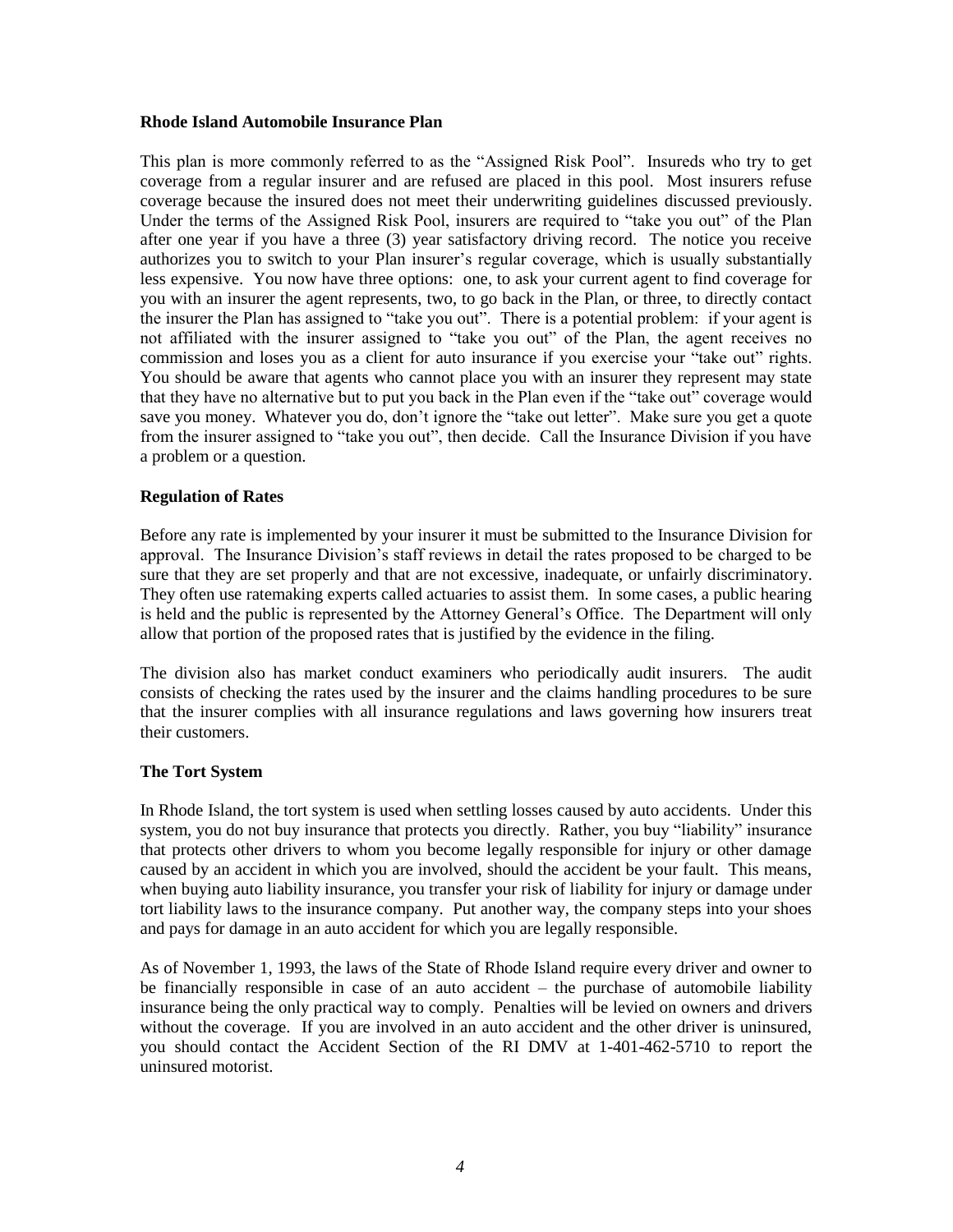#### **Liability Coverages**

Most automobile liability policies contain three major parts: liability for bodily injury (commonly called BI), liability for property damage (PD) and uninsured/underinsured motorists coverage (usually referred to as UM/UIM).

Bodily injury coverage pays for injury to other persons for which you are legally responsible because you were at fault in an accident in which they were hurt. The insurance protects you against their claims for such things as medical expenses, lost wages and pain and suffering. While it does NOT pay for injuries for you or anyone else driving your car, it does pay if the accident was caused by a member of your family residing with you or a person using your car with your consent. It will also protect you and members of your family if driving someone else's car with their consent, should their insurance not be in force, or in case damages exceed the amount available under the owner's policy.

In Rhode Island, you must carry minimum limits of bodily injury liability - \$25,000 per person and \$50,000 per accident. This means you have coverage up to \$25,000 for damages incurred by any one person and up to \$50,000 in any one accident should more than one person be involved. You many elect to purchase higher limits, based on your wish to protect your assets from lawsuits above these minimum amounts. Keep in mind that as you raise your coverage, your premiums increase because you are asking the insurance company to assume responsibility for higher amount, should a claim occur.

Property Damage liability coverage pays for damage to property for which you are legally responsible for in the case of an at-fault accident. Property of others usually involves damage to another car, but it also could be a telephone pole, lawns, fence, or even a building. This coverage pays not only when you are driving but when others are driving with your permission. The minimum limit required in Rhode Island for property damage is \$25,000 per accident. Again, a higher limit is available for additional premium.

Uninsured Motorists coverage protects you. It pays if you are injured by a hit-and-run driver or a driver who does not have auto insurance. This coverage, in effect, takes the place of what the other driver should have purchased but did not. Coverage is also provided for under-insured drivers – those who have insurance, but not enough to cover your claim. This coverage, too, has policy limits. It covers bodily injury and property damage (property damage is subject to a deductible of \$200). After payment to you for damages, your insurance company may sue the other driver for the money paid to you because of the other driver's negligence.

In Rhode Island, you may decline to purchase uninsured/underinsured motorist coverage if you choose to buy only minimum limits of bodily injury and property damage liability as required by law.

Bodily Injury, Property Damage Liability, and Uninsured/Underinsured Motorist Coverage are the basic coverages contained in liability policies and are mandatory under the laws of Rhode Island (with the exception as mentioned for UM). Other coverages, including those covering the automobile itself, are available at your option.

## **Coverages Other Than Liability**

Apart from liability insurance which must be purchased under the laws of the State of Rhode Island, there are a number of other coverages which may be purchased under an auto policy.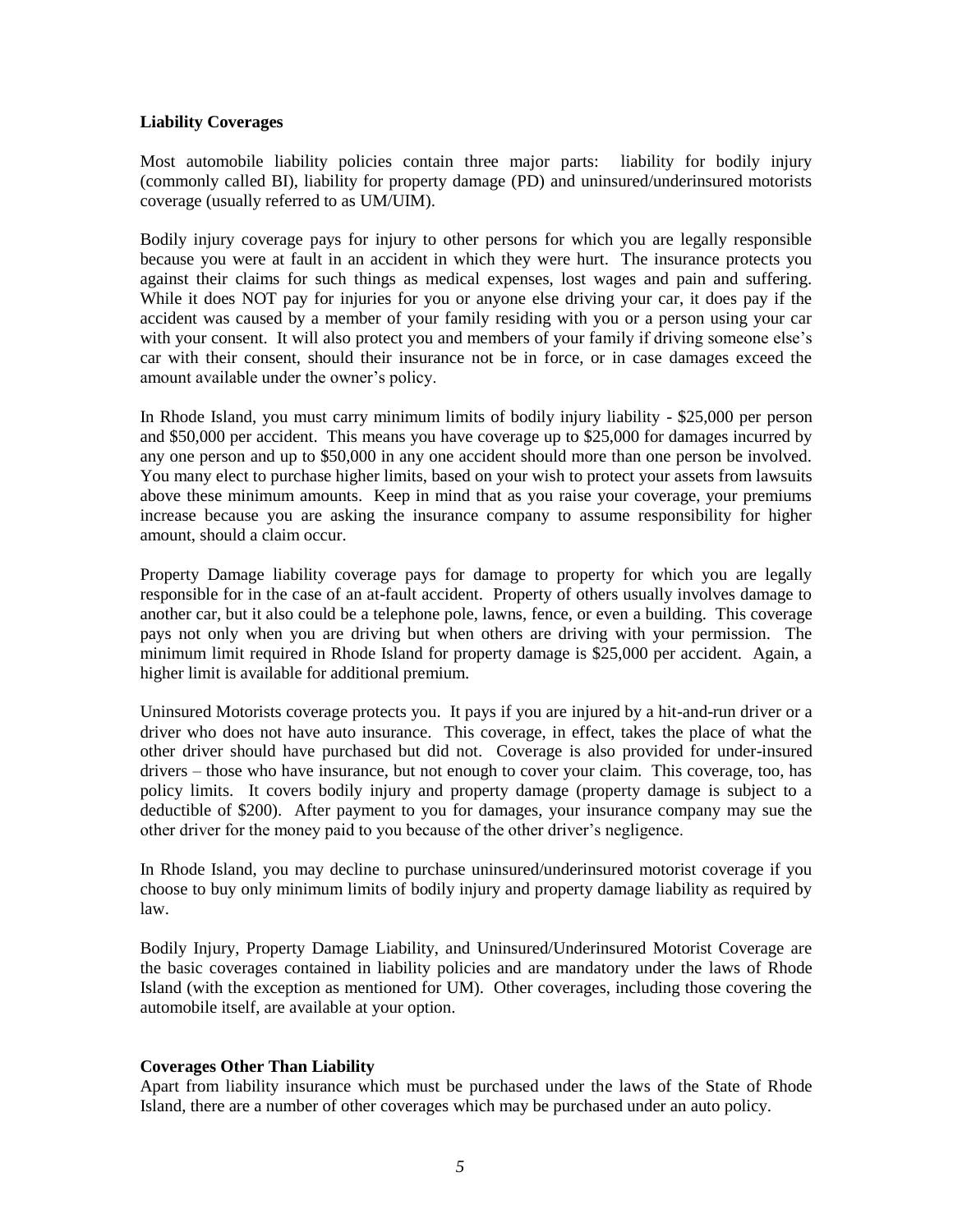#### **Physical Damage to the Automobile**

- 1. Comprehensive coverage pays for damage to your auto from almost all other causes, including fire, hail, windstorm, vandalism, flood and theft. It also pays for broken glass, such as windshield damage. Comprehensive coverage is less expensive than collision and many consumers choose to carry it. The lending institution carrying the loan on your automobile will probably require you to carry comprehensive.
- 2. Collision coverage pays for damage to your car as the result of colliding with another object, such as a tree or another automobile. While optional under the policy, it may be required by your lending institution or the company from which you may be leasing the car. It is relatively expense coverage. Again, the lending institution carrying the loan on your automobile will probably require you to carry collision coverage.

Sometimes it is not worthwhile to pay for collision coverage. The automobile policy only requires the company to cover your financial losses, not to replace your vehicle. Under certain circumstances, the repair costs on an older automobile may exceed the value of the car. In such cases, insurers will "total" the car and pay you what the car is worth rather than fixing it. In extreme cases, the worth of the car may not be as much as the premium you are asked to pay for the collision coverage on the vehicle.

Companies require you to purchase these two coverages with a deductible. A "deductible" is the amount of money you agree to pay as part of a claim before your insurer is committed to pay the remainder of the claim. For example, if you carried a \$200 deductible on your collision coverage and had a \$500 loss, you would have to pay the first \$200 to repair the auto and the insurance company would pay the remaining \$300. If the loss is below \$200, the company pays nothing. You can buy deductibles in varying amounts, with the cost decreasing as the deductible increases. Thus, a policy with a \$250 deductible would cost less than a \$100 deductible, but more than if you bought a \$500 deductible. Since deductibles reduce the number and amount of claims, adjustment expenses of insurance companies are reduced.

Auto insurance doesn't cover paying off your loan if your car is damaged and its market value is less than what you owe. Auto dealers and lenders may offer guaranteed auto protection (GAP) insurance for this purpose.

## **Other Optional Coverages**

- 1. Medical payments coverage pays for the medical and funeral expenses for you or others injured or killed while in, on, or alighting from the automobile. It also covers you or members of your family residing in your household if struck by an auto while a pedestrian or in, on or alighting from a non-owned auto. Medical expenses are paid even if you cause the accident. Reimbursement only is paid for those expenses incurred within two years following the accident.
- 2. Rental reimbursement coverage pays the cost of renting a car while yours is being repaired. The amount paid per day of rental is limited as is the number of days payment will continue. These will vary by company.
- 3. Towing and labor coverage pays the cost of towing your car, should it become disabled. It will also pay for repairs made to the auto at the place of disablement. Note that the car must be disabled for coverage to apply. Coverage is generally limited per disablement.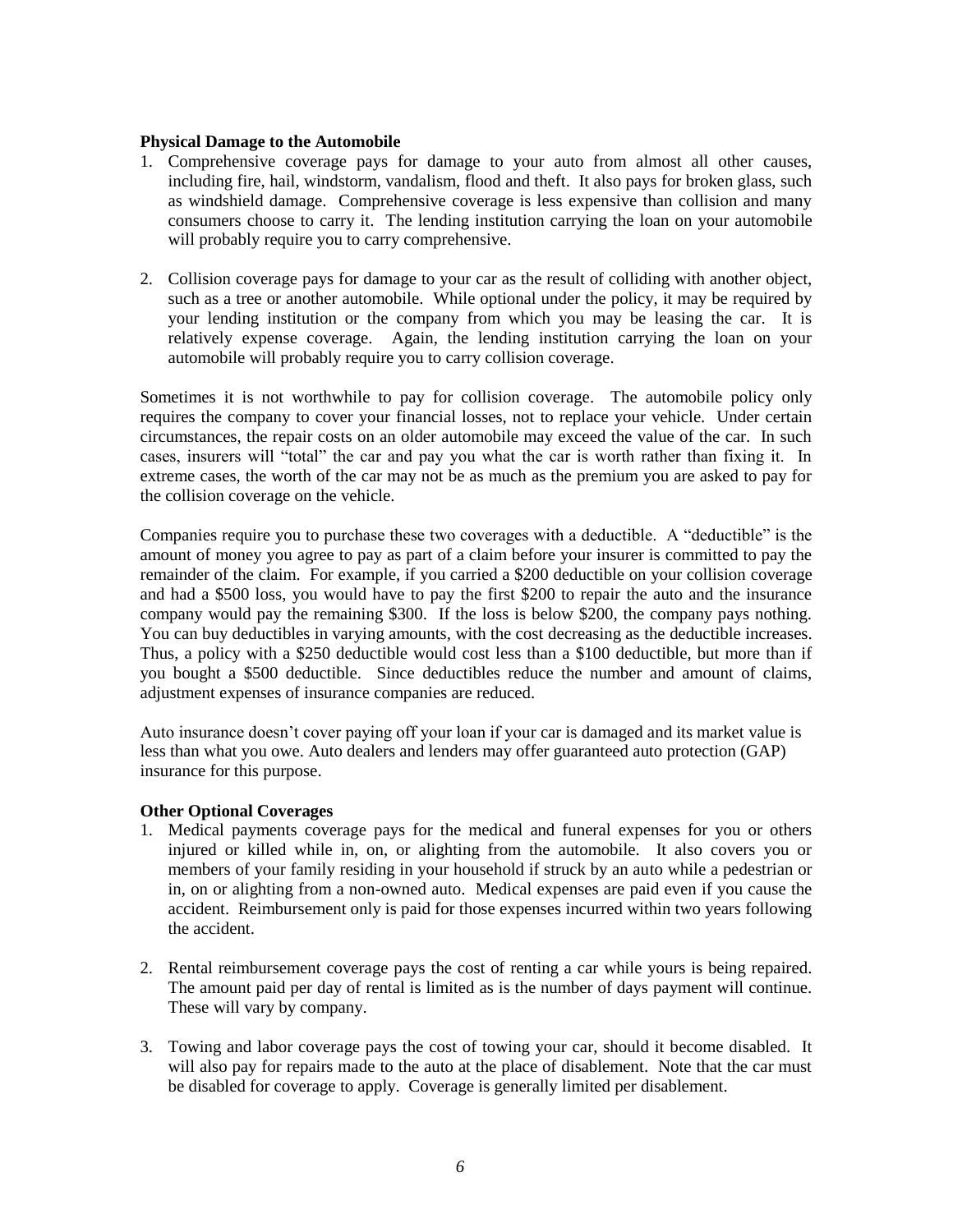You should be aware that these coverages may duplicate coverage you already have through other policies. For example, medical payments coverage may duplicate medical benefits available to you through your health insurance. If you are a member of an auto club, you probably already have coverage for towing.

### **The No-Fault System**

In some states a system called "No Fault" replaces the tort system and your policy will revert to this system if you are involved in an accident in any of those states, if the state requires non – residents to have No-Fault coverage. While No-Fault laws vary widely, they all follow the same principle which you should understand, in case you have an accident while traveling in any of these states.

When a No Fault Law is in effect, you need not go through the court system to prove fault in an accident to collect for your financial loss if that loss is due to bodily injury sustained in an auto accident. In essence, you swap your right to recover certain kinds of money damages for an assurance that your wages and medical costs will be paid quickly, and without regard to fault. Individuals injured in a traffic accident file claims with their own insurance company. Each motorist deals with his or her own insurer, and there is no need to determine who is at fault, except in cases of "serious" injury.

In cases of serious injury, you can still sue the at fault driver and recover for such things as pain and suffering, disfigurement and loss of spousal companionship. By the same token, you can still be sued by the other person if the accident is your fault and the other party suffers serious injury.

The definition of "serious" injury under a no fault system will vary from state to state. In some states, it is set by a dollar amount – any injury resulting in medical costs over a certain amount set by law is considered "serious". In others, only those injuries named specifically in the law will meet the standard – usually including those resulting in death, loss of bodily function, a broken bone or bones or disfigurement, for example.

It is important to remember that this system of payment applies to bodily injury only. Medical costs, rehabilitation services, replacement of wages, and household replacement services are generally covered. Property damage claims are handled under the tort system as previously described.

## **Smart Shopping**

No one wants to pay more for their auto insurance than is necessary. The best way to determine whether your premium is fair is to shop around. Comparison shopping takes time, but can save you money and is the best way to find the best insurance company for you and your family. Remember that you may stay with your insurance company for years, so it is wise to invest time now shopping around. Different companies charge different rates for the same coverages. The key is to know what you need before you start and to find out how much various companies charge. It is also important to ask about the service you will receive later. While this does not seem as important as price at the time of purchase, reliable and efficient assistance is of prime importance at time of loss or accident. Insurance agents can be helpful, but be careful to recognize that they can only get you insurance with companies they are agents for, and the best company for you may be one the agent doesn't represent.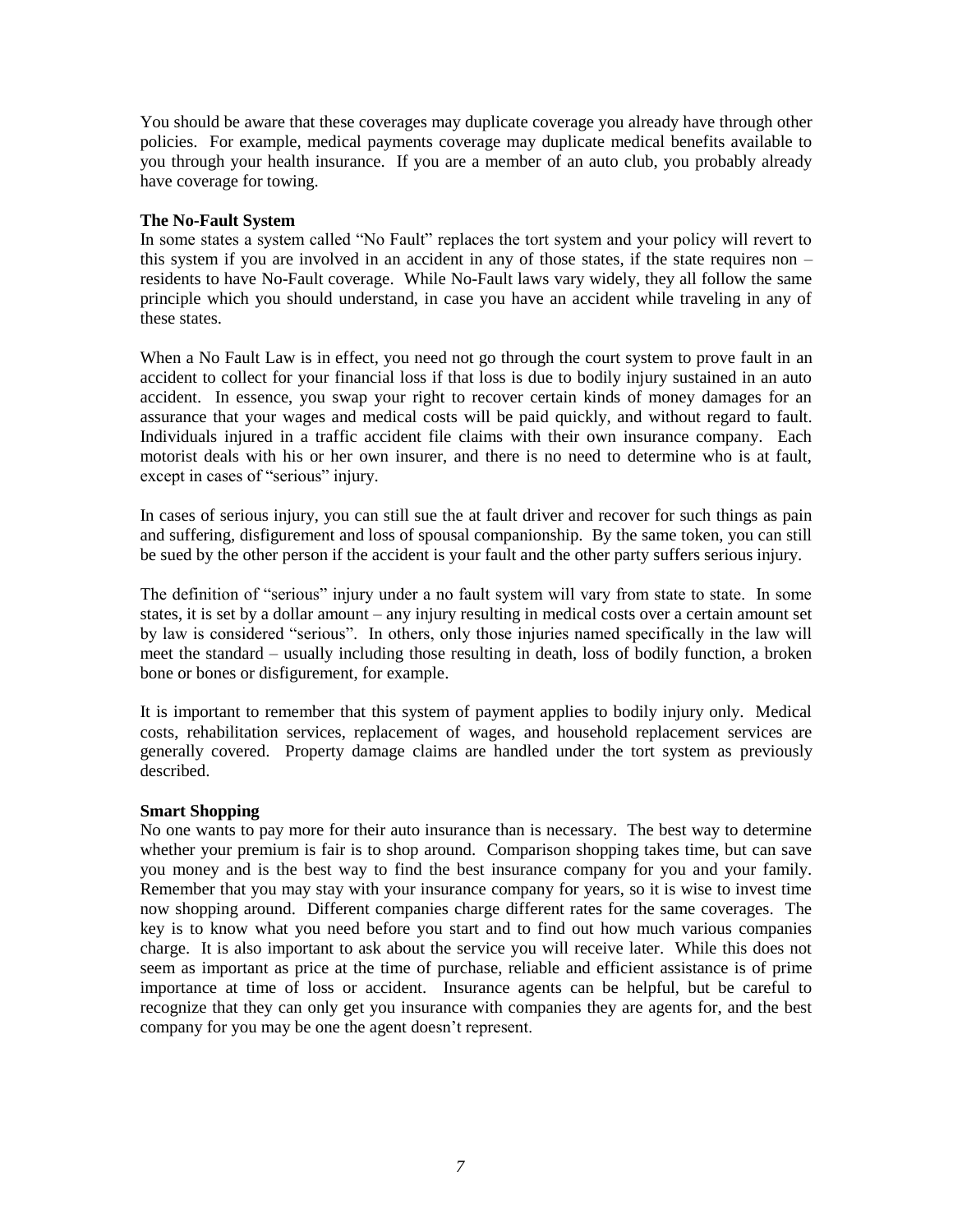#### **Shop for True Comparisons**

When you begin to contact companies, you should understand how insurance companies sell insurance. There are different sales systems in use. You can buy from some companies through agents, from some through the mail/internet and from some companies directly. Each has its own benefits and you must decide which is best for you.

You can find insurance companies and agents by browsing the Internet, looking through the phone book, or in ads in the newspaper, on the radio and on television. You can also ask friends and neighbors for recommendations. Ask them about their experience regarding price and service, particularly the kind of claim service they have received from the companies they recommend.

Consumers often rely on their insurance agent or company to tell them what kind of coverage they need. When doing this, use the knowledge you have gained to ask the right questions so you are certain the advice is good, not just given to make a sale. Competition in the marketplace keeps premiums down, however, if consumers want the lowest price possible, they must take responsibility for finding it. Competition only works if the consumer shops for coverage.

One last word of advice – you are wise to consider more than price when purchasing insurance. Establishing a long-term relationship with a company and agent, and prompt, excellent service can be worth paying a little more. As in all other purchases, sometimes the price is too good to be true and you only get what you pay for.

When shopping for auto insurance, it is crucial that you give the same information to each agent or company so that you have a true price comparison. Be sure to note all coverages included in the quotation and limits of each. Some companies quote on a "package" basis – the coverages and limits included are the only ones they offer and may differ from a company which doesn't use this method of pricing.

The information needed for an accurate quote is that referred to in the rating process section of this guide. For your convenience, a buyer's worksheet is included in this guide.

## **Consumer Protection Available**

Once you have selected the insurance coverages you need and an agent or company from which you have decided to buy, there are steps you can take to make certain you get your money's worth.

The state insurance department can verify that the company and the agent with which you are dealing are licensed in Rhode Island. It is illegal for unlicensed persons or companies to sell insurance. Business cards are not proof of a licensed agent or company. If you do business with an unlicensed company or agent, you have no guarantee that the policy and coverage you pay for will ever be honored.

If you are contacted by an unlicensed agent or company, call the insurance division at the Department of Business Regulation so that regulatory action can be taken. By doing so, you may protect someone less knowledgeable than you from being victimized.

Don't be a victim of insurance fraud! Before you give out any personal information (like your social security number or bank information), sign a contract or write a check for coverage, STOP. CALL your state insurance department and CONFIRM that the individual and/or company you are working with are licensed to do business in Rhode Island. You can also check the status of an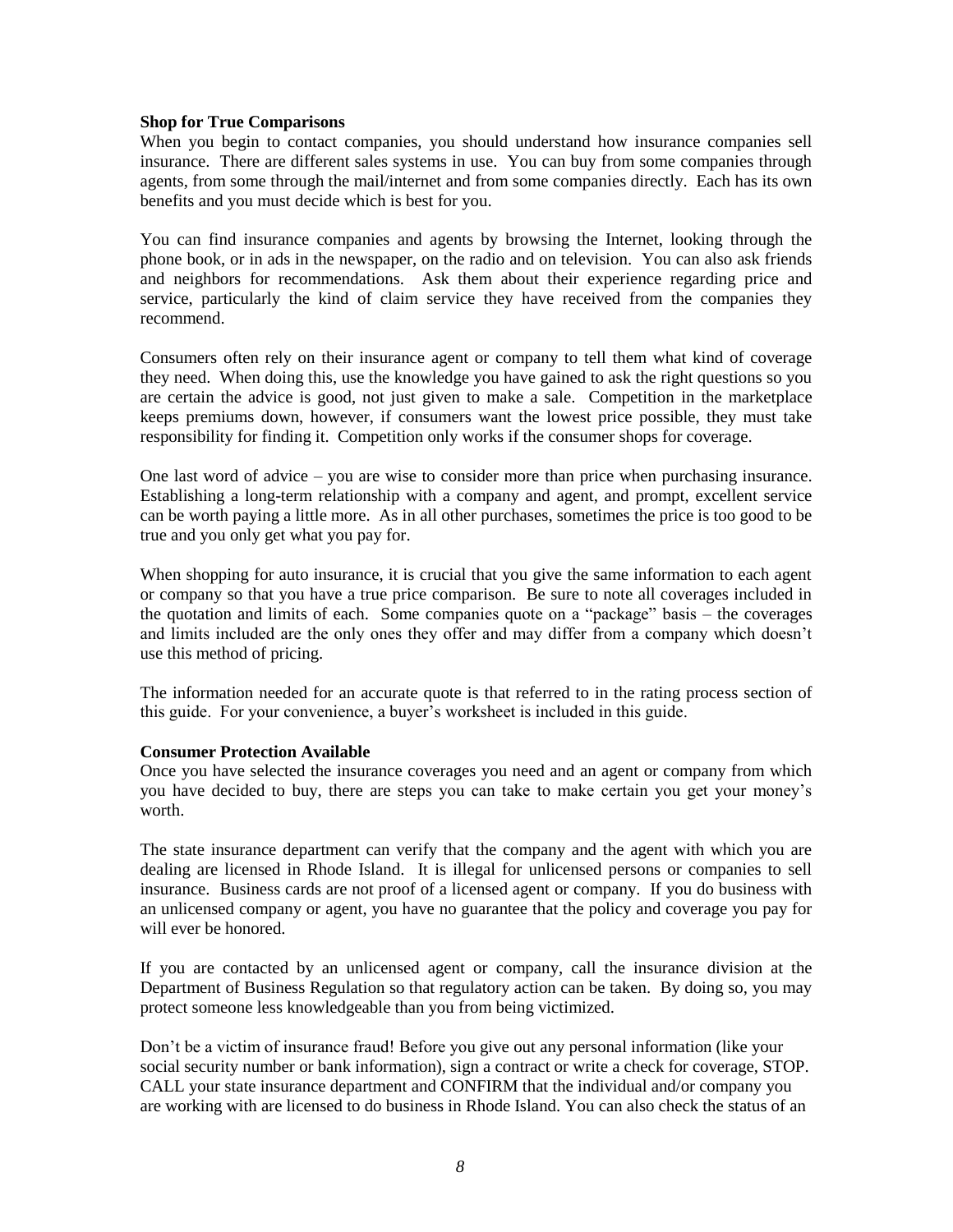[individual](https://sbs-ri.naic.org/Lion-Web/jsp/sbsreports/AgentLookup.jsp) or [insurer](http://www.dbr.state.ri.us/divisions/insurance/licensed.php) by visiting our website at www.dbr.ri.gov. For specific questions about insurance coverage or about a licensee, you may contact the [Rhode Island Insurance Division](http://www.dbr.state.ri.us/divisions/insurance/) at 401-462-9520, or email dbr.insurance@dbr.ri.gov

An auto insurance policy is a legal contract. It is written so that your rights and responsibilities as well as those of the insurance company are clearly stated. When you receive your policy (and be sure you do receive one), read it and make certain you understand its contents and what you have agreed to do as well as what the company promises it will do. If you have questions about the terms, contact your agent or company for clarification. If you still have questions, call the state insurance department.

## **What to Do if You Are in an Automobile Accident**

•Call the police.

• Obtain the following information: The names, addresses, telephone numbers and driver's license numbers of all persons involved in the accident, and any witnesses.

• Record the time, date, location, road conditions, make and year of vehicles involved, apparent damages and injuries, and your version of what happened.

• Call your insurance agent or company to report the incident as soon as possible. Ask your agent what documents, forms and data you will need.

• Take notes each time you talk with your insurance company, agent, lawyers, police or others involved in the situation. Write down the dates, times, names and subjects you talked about, as well as any decisions or promises made.

• Ask your insurance company if you have coverage for a rental vehicle if your car is not drivable. Save all receipts and bills, including those from renting a car or having your car towed and/or stowed.

• You can also download the free NAIC [WreckCheck mobile application](http://www.insureuonline.org/auto_wreckcheck_guide.pdf) for both [iPhone®](http://itunes.apple.com/us/app/wreckcheck/id543290503?ls=1&mt=8) and [Android®.](https://play.google.com/store/apps/details?id=org.naic.android.wreckcheck&feature=search_result#?t=W251bGwsMSwyLDEsIm9yZy5uYWljLmFuZHJvaWQud3JlY2tjaGVjayJd) The application outlines what to do immediately following an auto accident and takes users through a step-by-step process to create their own accident report. It also provides tips for staying calm, safe and smart on the road, and makes it easy to capture photos and document the necessary information to file an insurance claim. Additionally, the app lets users email a completed accident report directly to themselves and their insurance agents.

## **Rhode Island Insurance Division**

The Insurance Division exists to serve you. Please contact us at 401-462-9520, or send an email to dbr.insurance@dbr.ri.gov if you need any assistance. It is our responsibility to be sure insurers doing business in the state abide by the laws and regulations of Rhode Island. We are also a source of unbiased information and assistance to you. Visit our website for consumer alerts by clicking [here.](http://www.dbr.state.ri.us/divisions/insurance/consumer_alerts.php)

If you have a complaint against an insurer or insurance agent, contact your company first and attempt to settle the matter. Companies have policyholder service offices set up precisely to handle such problems. If you still are not satisfied, contact us at 401-462-9520 or you may file a complaint online by clicking *[here](https://sbs-ri.naic.org/Lion-Web/servlet/org.naic.sbs.ext.onlineComplaint.OnlineComplaintCtrl?spanishVersion=N)*. There is a complaint analyst on staff to help you with your problem. Although the department cannot represent you legally against a company, agent, appraiser, or adjuster, it can make appropriate investigation into potential violations of insurance laws or regulations based upon your complaint and force compliance.